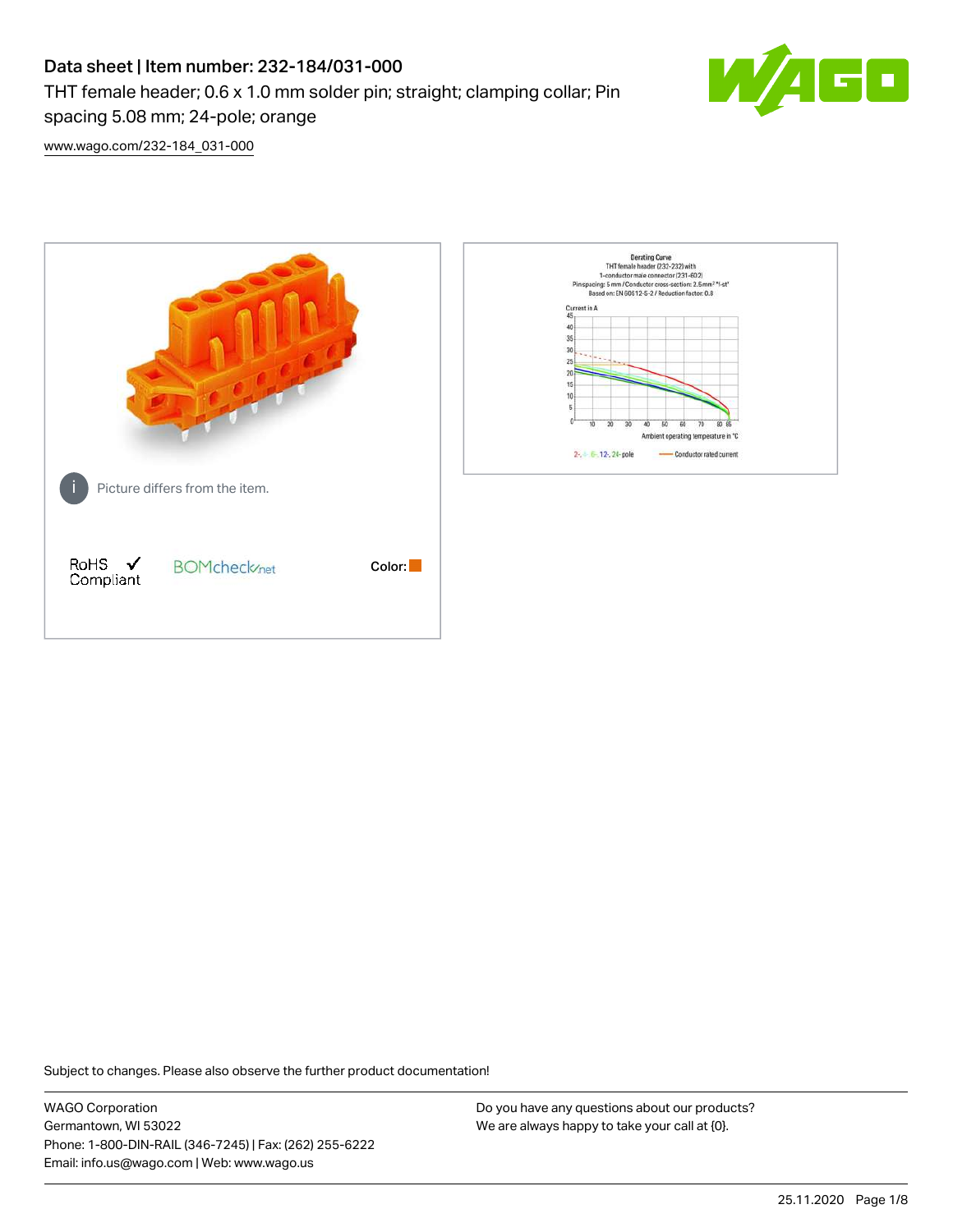



#### Item description

- $\blacksquare$ Horizontal or vertical PCB mounting via straight or angled solder pins
- П For board-to-board and board-to-wire connections
- $\blacksquare$ Touch-proof PCB outputs
- $\blacksquare$ Easy-to-identify PCB inputs and outputs
- $\blacksquare$ With coding fingers

#### Safety information 1:

The MCS - MULTI CONNECTION SYSTEM includes connectors without breaking capacity in accordance with DIN EN 61984. When used as intended, these connectors must not be connected/disconnected when live or under load. The circuit design should ensure header pins, which can be touched, are not live when unmated.

## Data Electrical data

Subject to changes. Please also observe the further product documentation!

WAGO Corporation Germantown, WI 53022 Phone: 1-800-DIN-RAIL (346-7245) | Fax: (262) 255-6222 Email: info.us@wago.com | Web: www.wago.us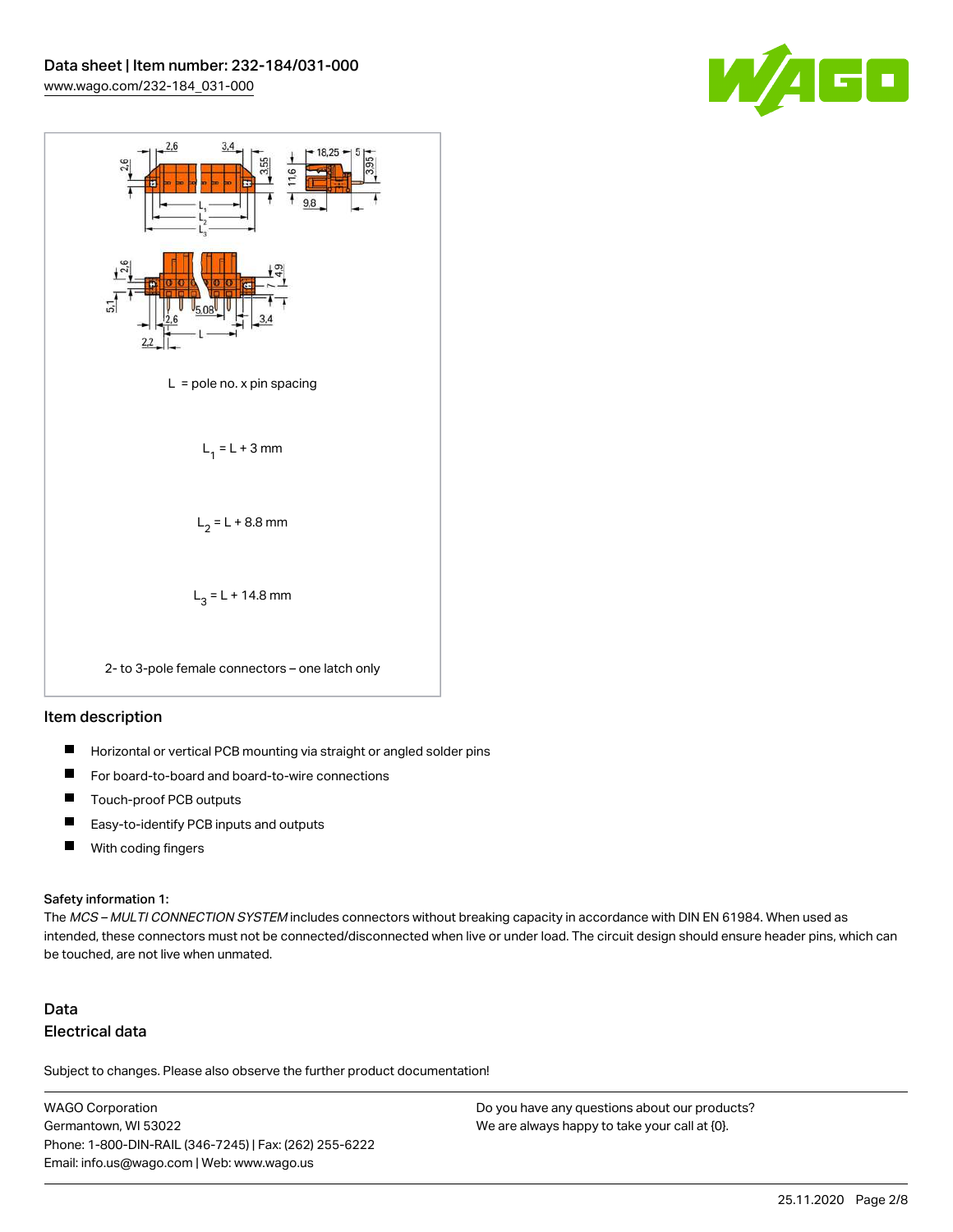

## Ratings per IEC/EN 60664-1

| Ratings per                 | IEC/EN 60664-1                                                        |
|-----------------------------|-----------------------------------------------------------------------|
| Rated voltage (III / 3)     | 320 V                                                                 |
| Rated surge voltage (III/3) | 4 <sub>k</sub> V                                                      |
| Rated voltage (III/2)       | 320 V                                                                 |
| Rated surge voltage (III/2) | 4 <sub>k</sub> V                                                      |
| Nominal voltage (II/2)      | 630 V                                                                 |
| Rated surge voltage (II/2)  | 4 <sub>k</sub> V                                                      |
| Rated current               | 12A                                                                   |
| Legend (ratings)            | $(III / 2)$ $\triangle$ Overvoltage category III / Pollution degree 2 |

## Ratings per UL 1059

| Approvals per                  | UL 1059 |
|--------------------------------|---------|
| Rated voltage UL (Use Group B) | 300 V   |
| Rated current UL (Use Group B) | 15 A    |
| Rated voltage UL (Use Group D) | 300 V   |
| Rated current UL (Use Group D) | 10 A    |

## Ratings per UL 1977

| Rated voltage UL 1977 | 600 <sup>V</sup><br>. |
|-----------------------|-----------------------|
| Rated current UL 1977 |                       |

## Ratings per CSA

| Approvals per                   | CSA   |
|---------------------------------|-------|
| Rated voltage CSA (Use Group B) | 300 V |
| Rated current CSA (Use Group B) | 15 A  |
| Rated voltage CSA (Use Group D) | 300 V |
| Rated current CSA (Use Group D) | 10 A  |

## Connection data

| Pole No.                          | 24 |
|-----------------------------------|----|
| Total number of connection points | 24 |
| Total number of potentials        | 24 |
| Number of connection types        |    |
| Number of levels                  |    |

| <b>WAGO Corporation</b>                                | Do you have any questions about our products? |
|--------------------------------------------------------|-----------------------------------------------|
| Germantown, WI 53022                                   | We are always happy to take your call at {0}. |
| Phone: 1-800-DIN-RAIL (346-7245)   Fax: (262) 255-6222 |                                               |
| Email: info.us@wago.com   Web: www.wago.us             |                                               |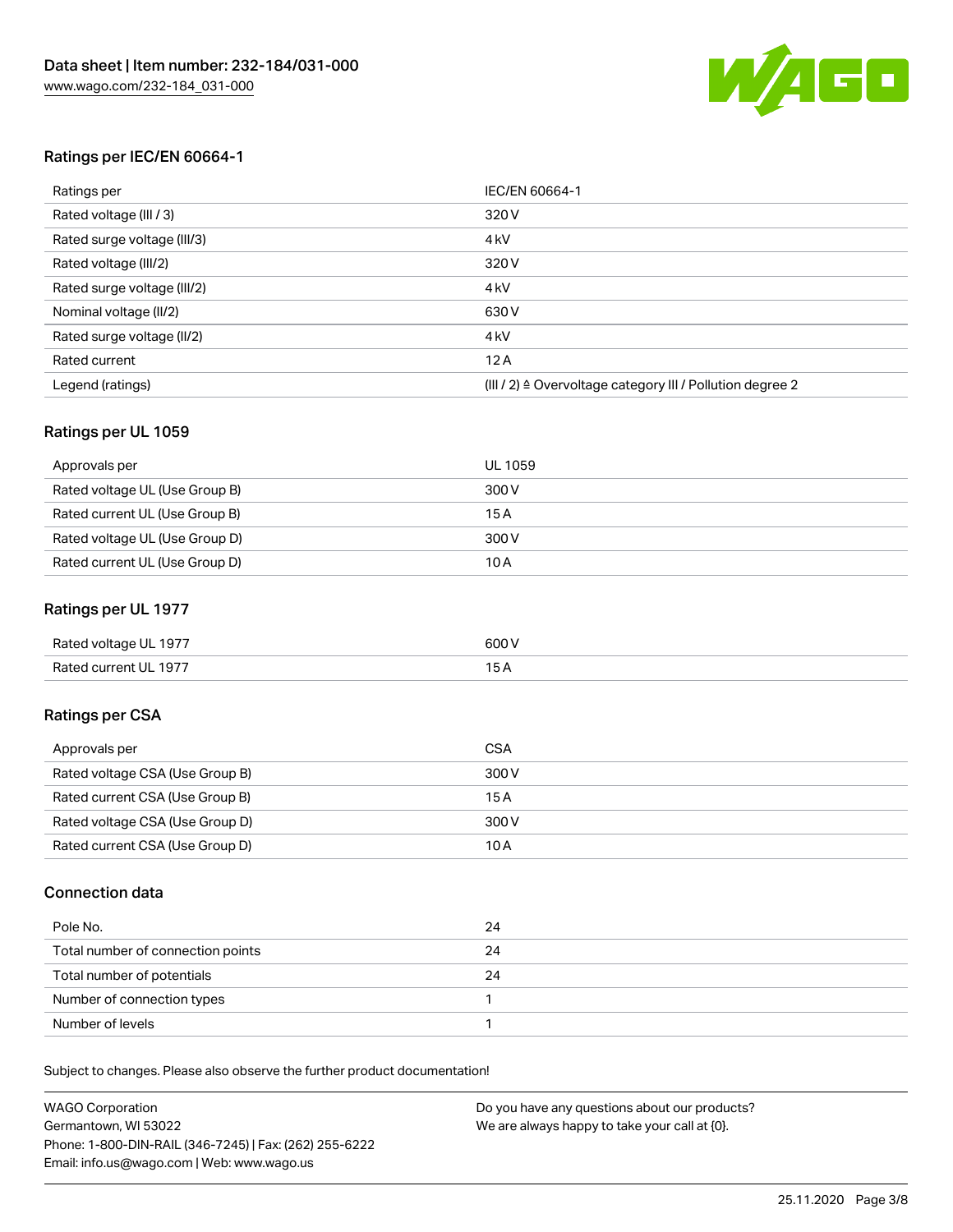

## Physical data

| Pin spacing                          | 5.08 mm / 0.2 inch     |
|--------------------------------------|------------------------|
| Width                                | 136.72 mm / 5.383 inch |
| Height                               | 23.25 mm / 0.915 inch  |
| Height from the surface              | 18.25 mm / 0.719 inch  |
| Depth                                | 11.6 mm / 0.457 inch   |
| Solder pin length                    | $5 \,\mathrm{mm}$      |
| Solder pin dimensions                | $0.6 \times 1$ mm      |
| Drilled hole diameter with tolerance | $1.3$ $(+0.1)$ mm      |

## Mechanical data

| Mounting type | Mounting flange       |
|---------------|-----------------------|
| Mounting type | Feed-through mounting |
|               | Panel mounting        |

## Plug-in connection

| Contact type (pluggable connector) | Female connector/socket |
|------------------------------------|-------------------------|
| Connector (connection type)        | for PCB                 |
| Mismating protection               | No                      |
| Mating direction to the PCB        | 90°                     |

#### PCB contact

| PCB contact                         | THT                                        |
|-------------------------------------|--------------------------------------------|
| Solder pin arrangement              | over the entire female connector (in-line) |
| Number of solder pins per potential |                                            |

## Material Data

| Color                       | orange           |
|-----------------------------|------------------|
| Material group              |                  |
| Insulation material         | Polyamide (PA66) |
| Flammability class per UL94 | V <sub>0</sub>   |
| Contact material            | Copper alloy     |
| Contact plating             | tin-plated       |
| Weight                      | 21.3g            |

| WAGO Corporation                                       | Do you have any questions about our products? |
|--------------------------------------------------------|-----------------------------------------------|
| Germantown, WI 53022                                   | We are always happy to take your call at {0}. |
| Phone: 1-800-DIN-RAIL (346-7245)   Fax: (262) 255-6222 |                                               |
| Email: info.us@wago.com   Web: www.wago.us             |                                               |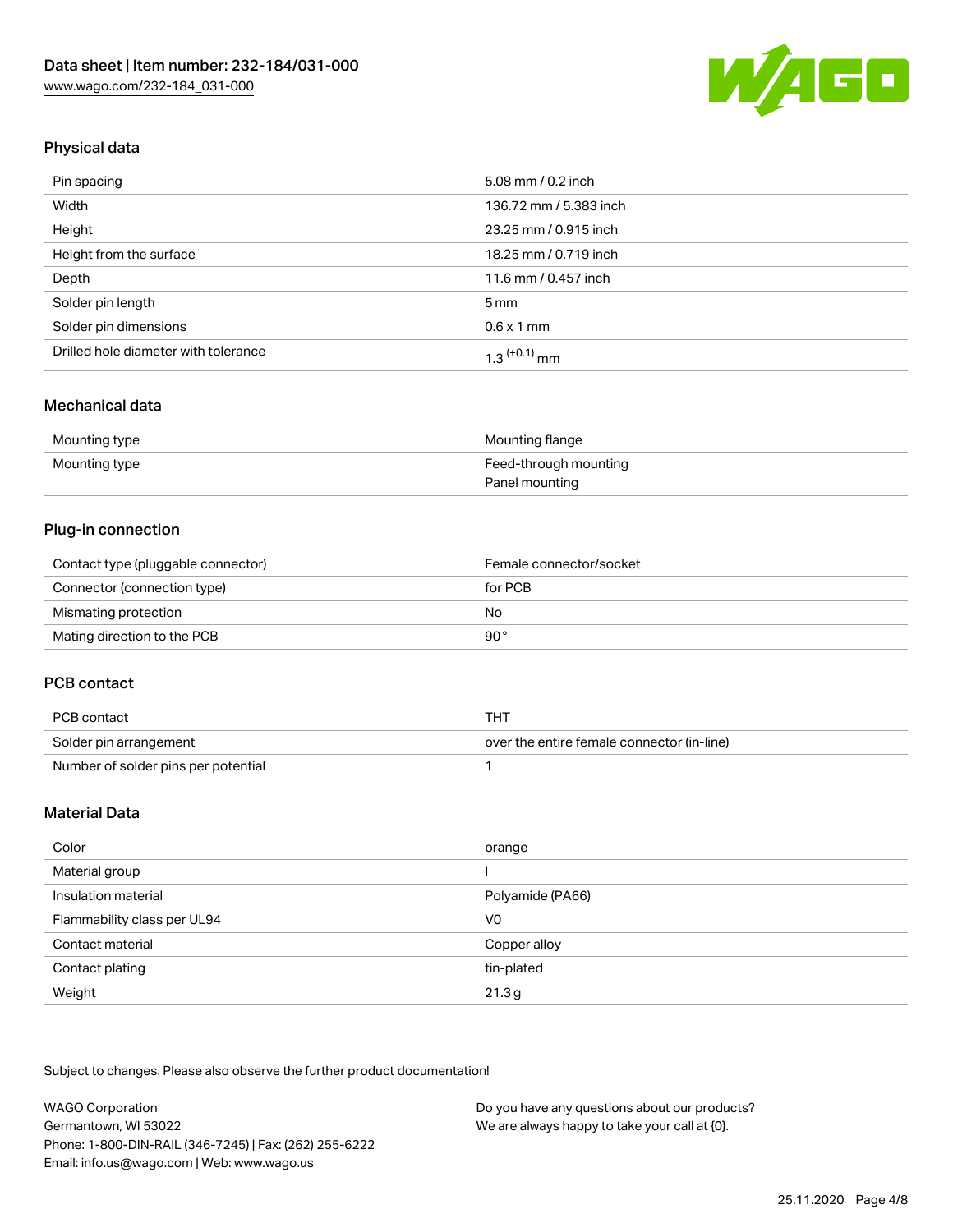

## Environmental Requirements

## Commercial data

| Packaging type        | BOX           |
|-----------------------|---------------|
| Country of origin     | DE            |
| <b>GTIN</b>           | 4055143577670 |
| Customs tariff number | 85366990990   |

## Approvals / Certificates

#### Ship Approvals

| Logo                             | Approval                                                | <b>Additional Approval Text</b> | Certificate<br>name                 |
|----------------------------------|---------------------------------------------------------|---------------------------------|-------------------------------------|
| ABS.                             | <b>ABS</b><br>American Bureau of Shipping               |                                 | $19 -$<br>HG15869876-<br><b>PDA</b> |
| <b>BUREAU</b>                    | BV<br>Bureau Veritas S.A.                               | IEC 60998                       | 11915/D0 BV                         |
| <b>DNV-GL</b><br><b>MARITIME</b> | <b>DNV GL</b><br>Det Norske Veritas, Germanischer Lloyd | -                               | TAE 000016Z                         |

#### UL-Approvals

| Logo | Approval                                    | <b>Additional Approval Text</b> | Certificate<br>name |
|------|---------------------------------------------|---------------------------------|---------------------|
| Э.   | UL<br>UL International Germany GmbH         | <b>UL 1977</b>                  | E45171              |
| 8    | <b>UR</b><br>Underwriters Laboratories Inc. | <b>UL 1059</b>                  | E45172<br>sec. 18   |

| <b>WAGO Corporation</b>                                | Do you have any questions about our products? |
|--------------------------------------------------------|-----------------------------------------------|
| Germantown, WI 53022                                   | We are always happy to take your call at {0}. |
| Phone: 1-800-DIN-RAIL (346-7245)   Fax: (262) 255-6222 |                                               |
| Email: info.us@wago.com   Web: www.wago.us             |                                               |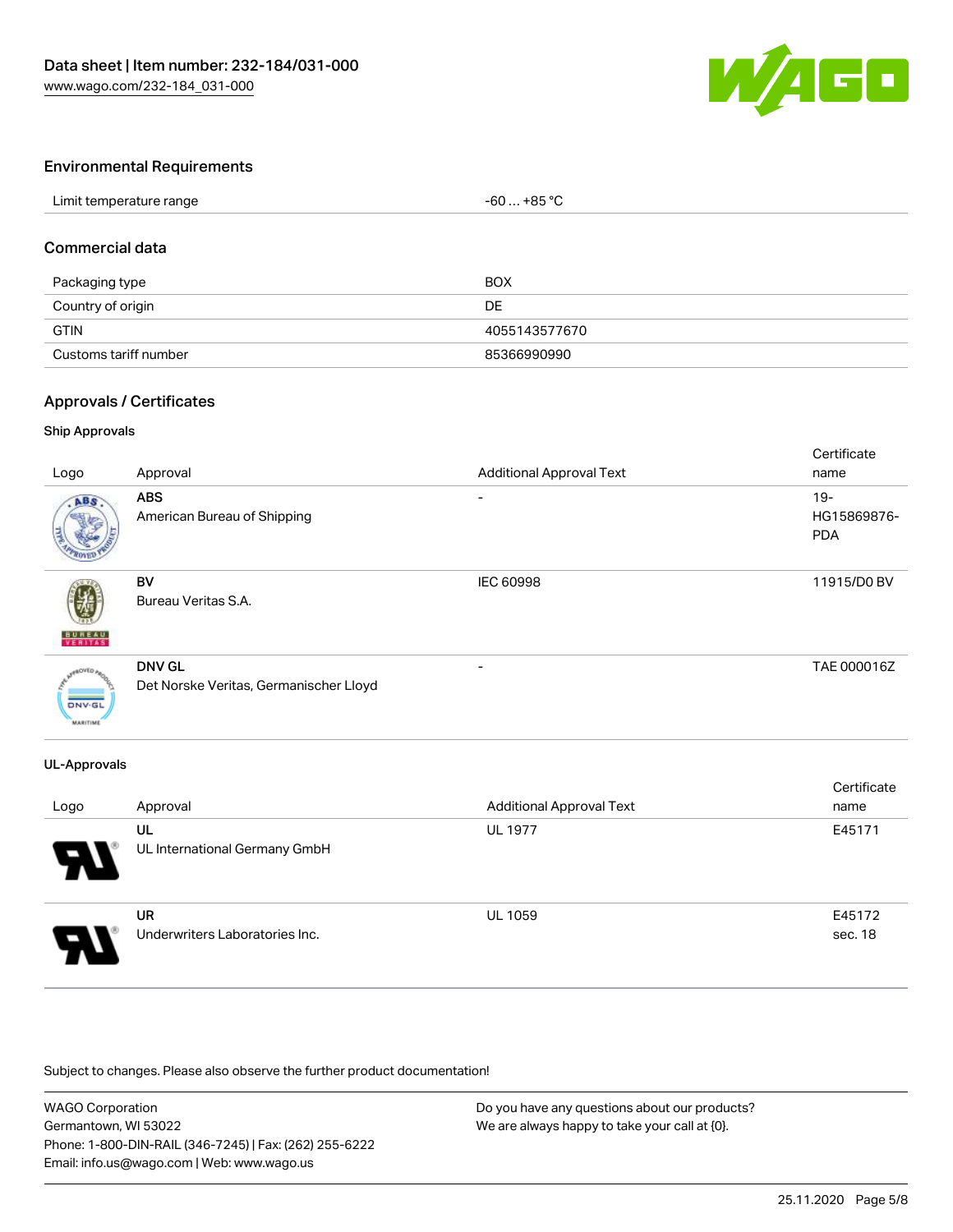## Counterpart



#### Item no.231-654

1-conductor male connector; 2.5 mm²; Pin spacing 5.08 mm; 24-pole; 2,50 mm²; orange [www.wago.com/231-654](https://www.wago.com/231-654)

W

GO

#### Compatible products

#### assembling

|       | Item no.: 231-194                                                                                     | www.wago.com/231-194 |
|-------|-------------------------------------------------------------------------------------------------------|----------------------|
|       | Self-tapping screw; B 2.2x13, fixing hole 1.8 mm Ø                                                    |                      |
|       | Item no.: 231-195                                                                                     |                      |
|       | Screw with nut; M2x12; for fixing element                                                             | www.wago.com/231-195 |
|       | Item no.: 231-295                                                                                     |                      |
|       | Screw with nut                                                                                        | www.wago.com/231-295 |
| check |                                                                                                       |                      |
|       | Item no.: 210-136                                                                                     |                      |
|       | Test plug; 2 mm $\varnothing$ ; with 500 mm cable                                                     | www.wago.com/210-136 |
|       | Item no.: 210-137                                                                                     |                      |
|       | Test plug; 2.3 mm Ø; with 500 mm cable                                                                | www.wago.com/210-137 |
|       | Item no.: 231-661                                                                                     |                      |
|       | Test plugs for female connectors; for 5 mm and 5.08 mm pin spacing; 2,50 mm <sup>2</sup> ; light gray | www.wago.com/231-661 |

## Downloads Documentation

| Additional Information |             |        |          |
|------------------------|-------------|--------|----------|
| Technical explanations | Apr 3, 2019 | pdf    | Download |
|                        |             | 3.6 MB |          |

## CAD files

#### CAD data

| URL | Download |
|-----|----------|
|     |          |
| URL | Download |
|     |          |
|     |          |

| <b>WAGO Corporation</b>                                | Do you have any questions about our products? |
|--------------------------------------------------------|-----------------------------------------------|
| Germantown, WI 53022                                   | We are always happy to take your call at {0}. |
| Phone: 1-800-DIN-RAIL (346-7245)   Fax: (262) 255-6222 |                                               |
| Email: info.us@wago.com   Web: www.wago.us             |                                               |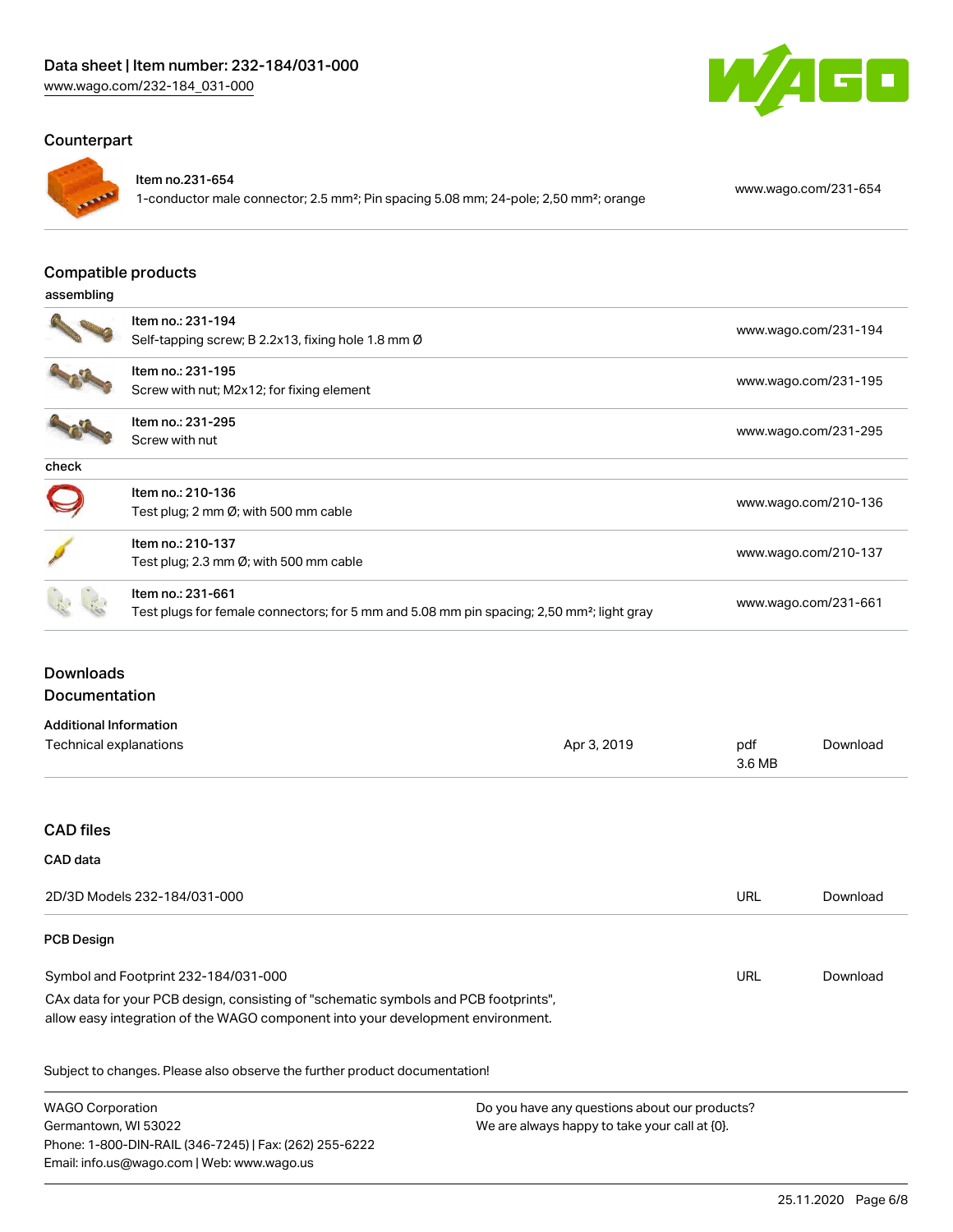#### Supported formats:

- $\blacksquare$ Accel EDA 14 & 15
- $\blacksquare$ Altium 6 to current version
- $\blacksquare$ Cadence Allegro
- $\blacksquare$ **DesignSpark**
- $\blacksquare$ Eagle Libraries
- $\blacksquare$ KiCad
- $\blacksquare$ Mentor Graphics BoardStation
- $\blacksquare$ Mentor Graphics Design Architect
- $\blacksquare$ Mentor Graphics Design Expedition 99 and 2000
- $\blacksquare$ OrCAD 9.X PCB and Capture
- $\blacksquare$ PADS PowerPCB 3, 3.5, 4.X, and 5.X
- $\blacksquare$ PADS PowerPCB and PowerLogic 3.0
- $\blacksquare$ PCAD 2000, 2001, 2002, 2004, and 2006
- $\blacksquare$ Pulsonix 8.5 or newer
- $\blacksquare$ STL
- 3D STEP П
- $\blacksquare$ TARGET 3001!
- $\blacksquare$ View Logic ViewDraw
- $\blacksquare$ Quadcept
- $\blacksquare$ Zuken CadStar 3 and 4
- Zuken CR-5000 and CR-8000 П

PCB Component Libraries (EDA), PCB CAD Library Ultra Librarian

#### CAE data

ZUKEN Portal 232-184/031-000 URL [Download](https://www.wago.com/us/d/Zuken_URLS_232-184_031-000)

Installation Notes

Application

Subject to changes. Please also observe the further product documentation!

WAGO Corporation Germantown, WI 53022 Phone: 1-800-DIN-RAIL (346-7245) | Fax: (262) 255-6222 Email: info.us@wago.com | Web: www.wago.us